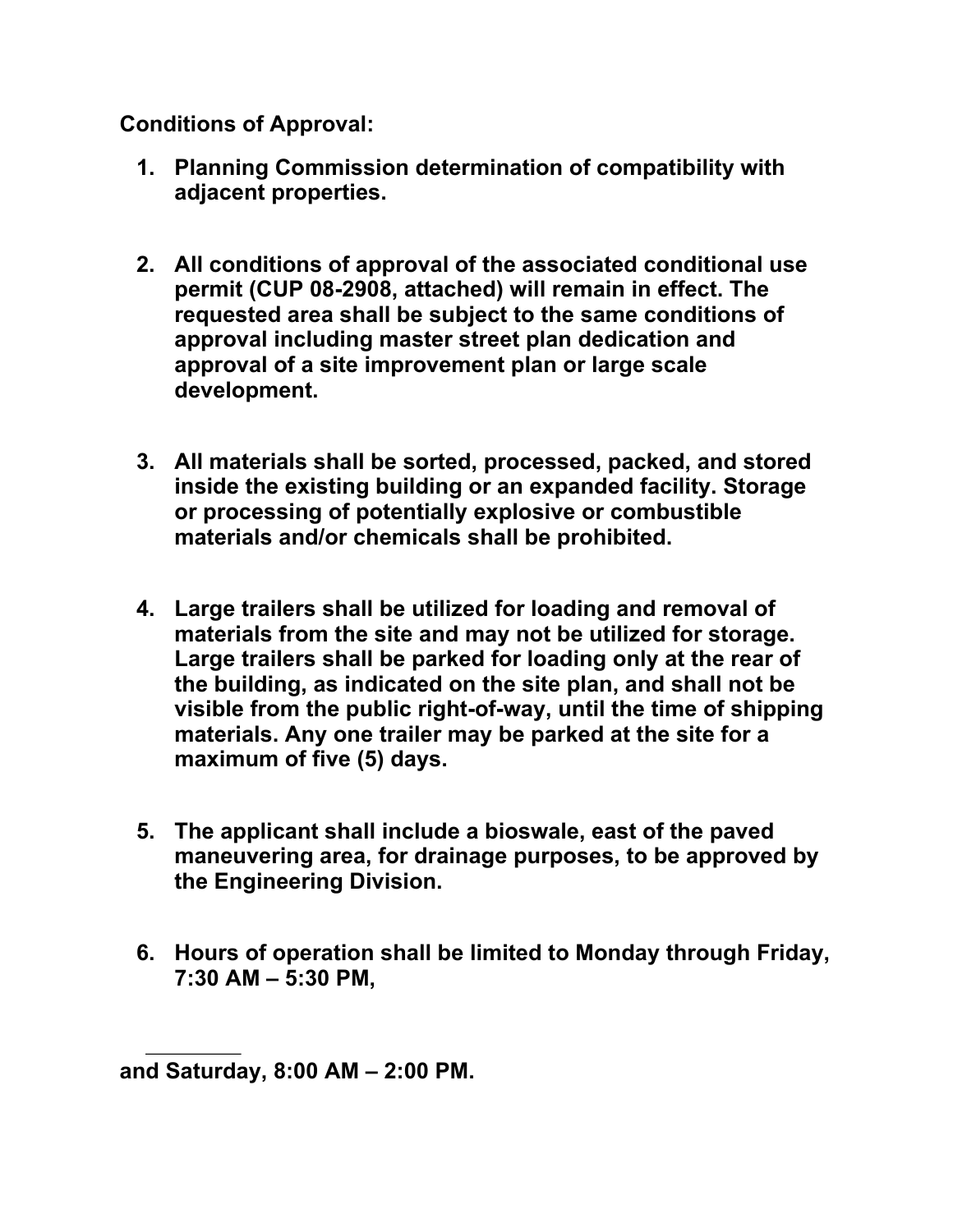- **7. Staff recommends that a wood board fence, no less than six (6) feet in height, be constructed along the length of the north property line to screen the use from the adjoining properties. Additionally, staff recommends that the applicant plant a continuous row of evergreen vegetation along the north property line, south of the recommended wood board fence. Staff also recommends that the applicant screen any newly proposed maneuvering areas with evergreen trees.**
- **8. As part of the development entitlements, the applicant shall submit a site improvement plan or large scale development, landscape and tree preservation plan for approval pursuant to City ordinances and in addition to any other plans deemed necessary as part of said review. Adequate vegetative screening shall be provided as required by ordinance or as deemed appropriate by the City Planning Division.**
- **9. Parking in areas identified in the original site plan as "loading" or "unloading" areas shall be for day-to-day customer unloading/loading and enforced by the applicant. Should the proposed use require more than the maximum allowable parking on the subject property (8 parking spaces), the applicant shall submit an additional conditional use request for supplementary parking.**
- **10. Curb stops or curbing shall be installed along any parking or maneuvering areas adjacent to greenspace, to protect the plants therein.**

**11.Any existing non-conforming signage shall be removed, together with its supporting structure prior to issuance of a building permit. All new signs shall be permitted according to City codes.** 

**12. All exterior lights shall comply with the City lighting ordinance. Manufacturer's cut- sheets are required for review**